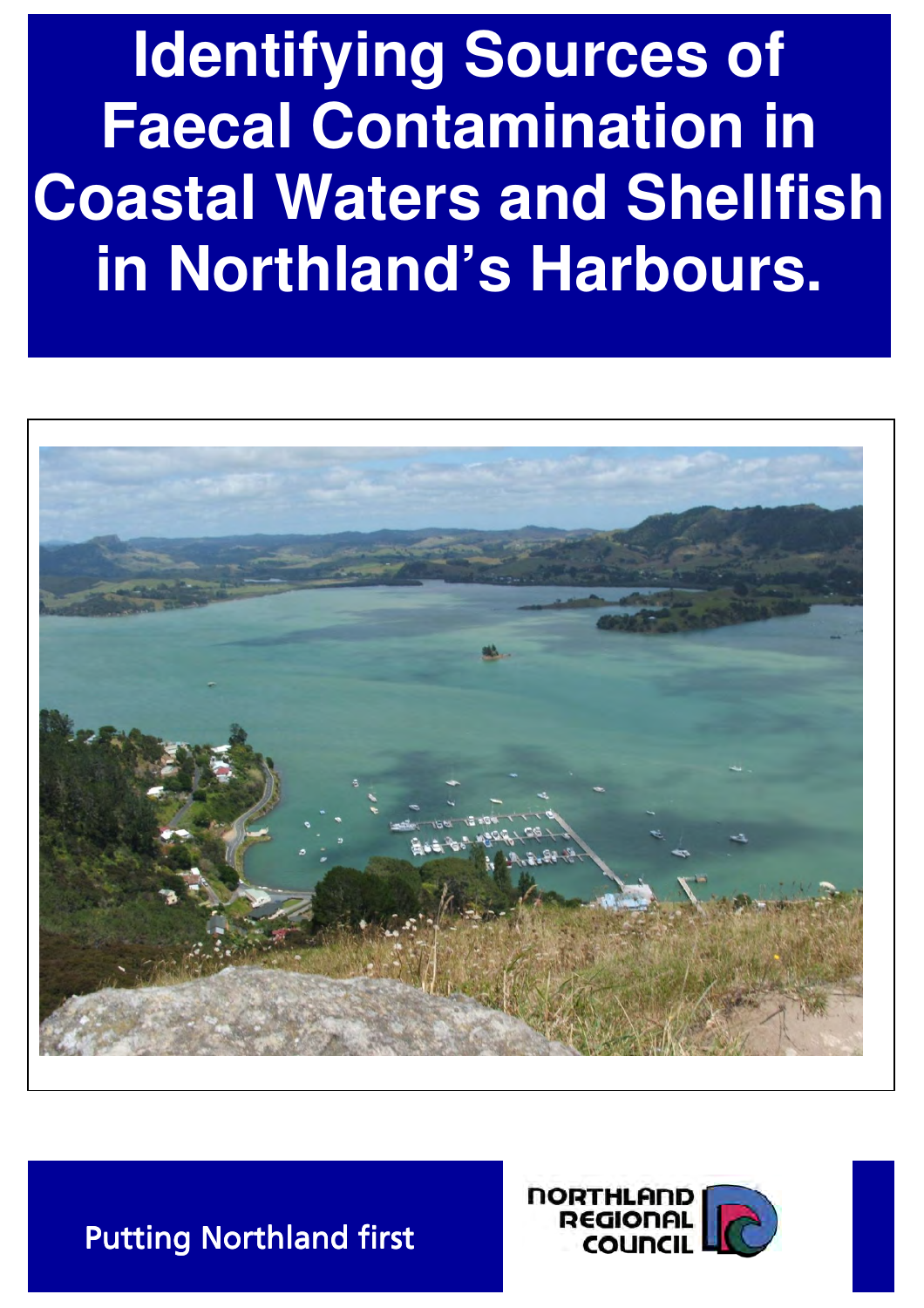

## **Produced By**

**Dr Jacquie Reed Monitoring Programme Manager - Coastal** 

**Northland Regional Council** 

**September 2011**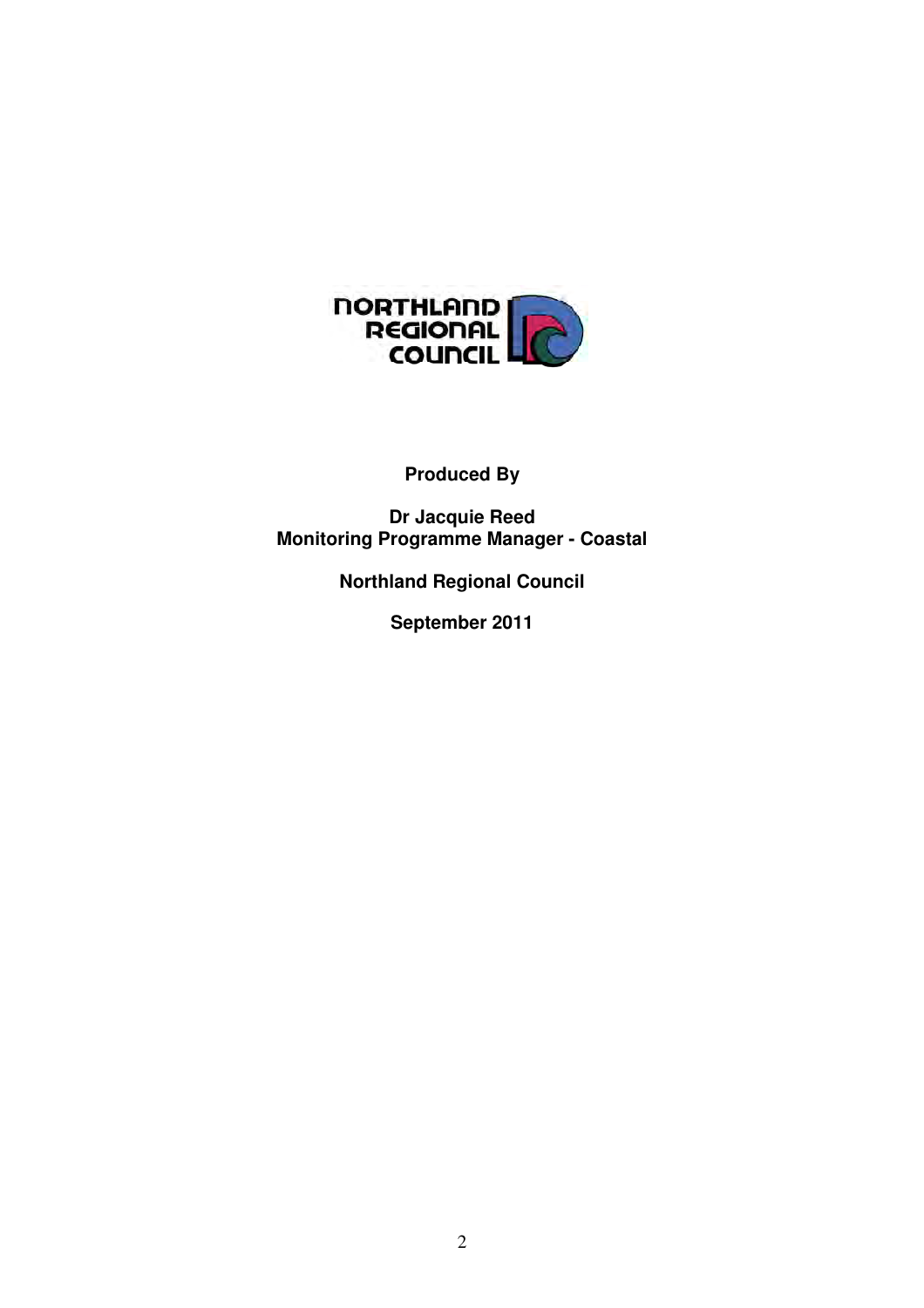### **CONTENTS**

|                | 1.1.         |                                                         |  |
|----------------|--------------|---------------------------------------------------------|--|
| 2.             |              |                                                         |  |
|                | 2.1.<br>2.2. |                                                         |  |
|                | 2.3.<br>2.4. |                                                         |  |
|                | 2.4.1.       | E. coli analysis of water, sediment and oyster samples9 |  |
|                | 2.4.2.       | Faecal sterol analysis on water and sediment samples10  |  |
| 3.             |              |                                                         |  |
|                | 3.1.<br>3.2. |                                                         |  |
| 4.             |              |                                                         |  |
| 5.             |              |                                                         |  |
| 6.             |              |                                                         |  |
| 7 <sub>1</sub> |              |                                                         |  |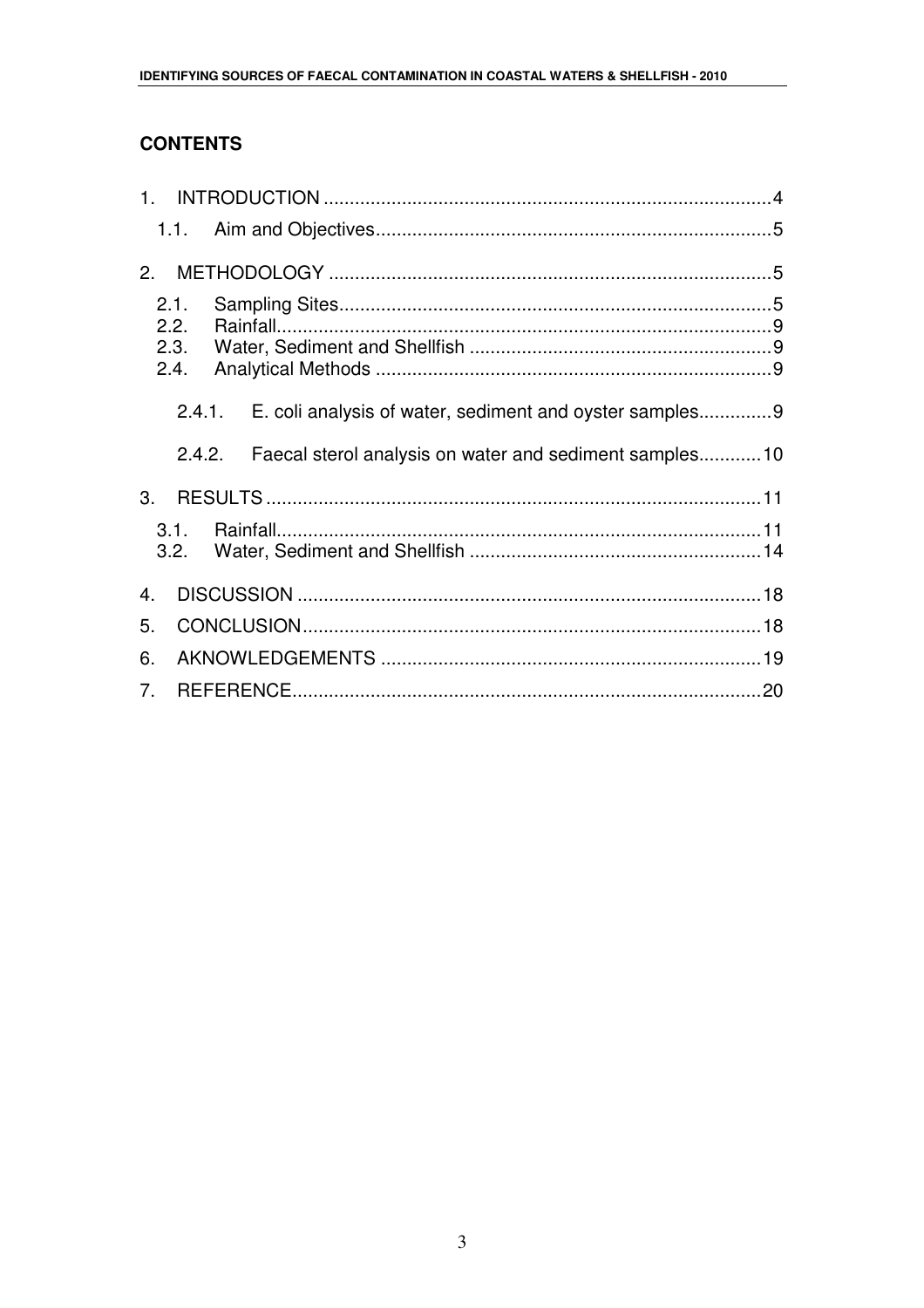## **1. INTRODUCTION**

The Northland Regional Council (NRC) undertakes monitoring of coastal and estuarine water at various sites in our harbours to assess the overall quality of Northland's waters as part of the Council's 'State of the Environment' monitoring. This monitoring is undertaken to check that the appropriate water quality standards are being met, such as Coastal Water Quality Standards as described by the Regional Coastal Plan or the Ministry for the Environment's (MfE) Microbiological Water Quality Guidelines (MfE, 2003) .

A recent review of faecal coliform and Escherichia coli (E. coli) bacteria levels in Whangaroa Harbour and the Kerikeri Inlet over the last few years (2007- 2009) showed waters were not meeting NRC's water quality standards at some sites. In addition, Sanford Limited tested marine waters in the Whangaroa Harbour and Kerikeri Inlet, as part of their routine monitoring of their marine farms, and found E. coli levels were periodically above the guidelines (Sanford, pers. comm., 2009). Results of water and shellfish sampling undertaken by Northland District Health Board (NDHB) in the Houhora Harbour showed faecal coliform bacteria concentrations were occasionally above the guidelines for the collection of shellfish in 2008-2009. In light of these recent results, NRC and NDHB agreed that there was unacceptably high levels of bacterial indictors in these three estuaries and microbial source tracking was required to determine the sources of  $E$ . coli entering waters and shellfish in these estuarine areas.

Potential sources of the unacceptably high levels of E. coli in the three estuaries may be from:

- (1) Human contamination from either wastewater treatment plant (WWTP) effluent (in Whangaroa harbour and Kerikeri Inlet), leaking from septic tanks and/or liveaboard vessels and other marine craft;
- (2) Ruminants (cattle, sheep);
- (3) Avian (wildfowl) in the Houhora harbour, there is concern that faecal matter from wildfowl is causing localised high levels of E. coli.
- (4) Others (e.g. deer, pig, possum, goat, horse, dog).

Tracking the sources of faecal contamination is commonly undertaken by identifying sterol compounds in the environmental sample. Sterol compounds are found in different proportions in faecal contamination from different animals and they are persistent in the environment. Identifying the sterol can help identify the source but it cannot identify its exact discharge point.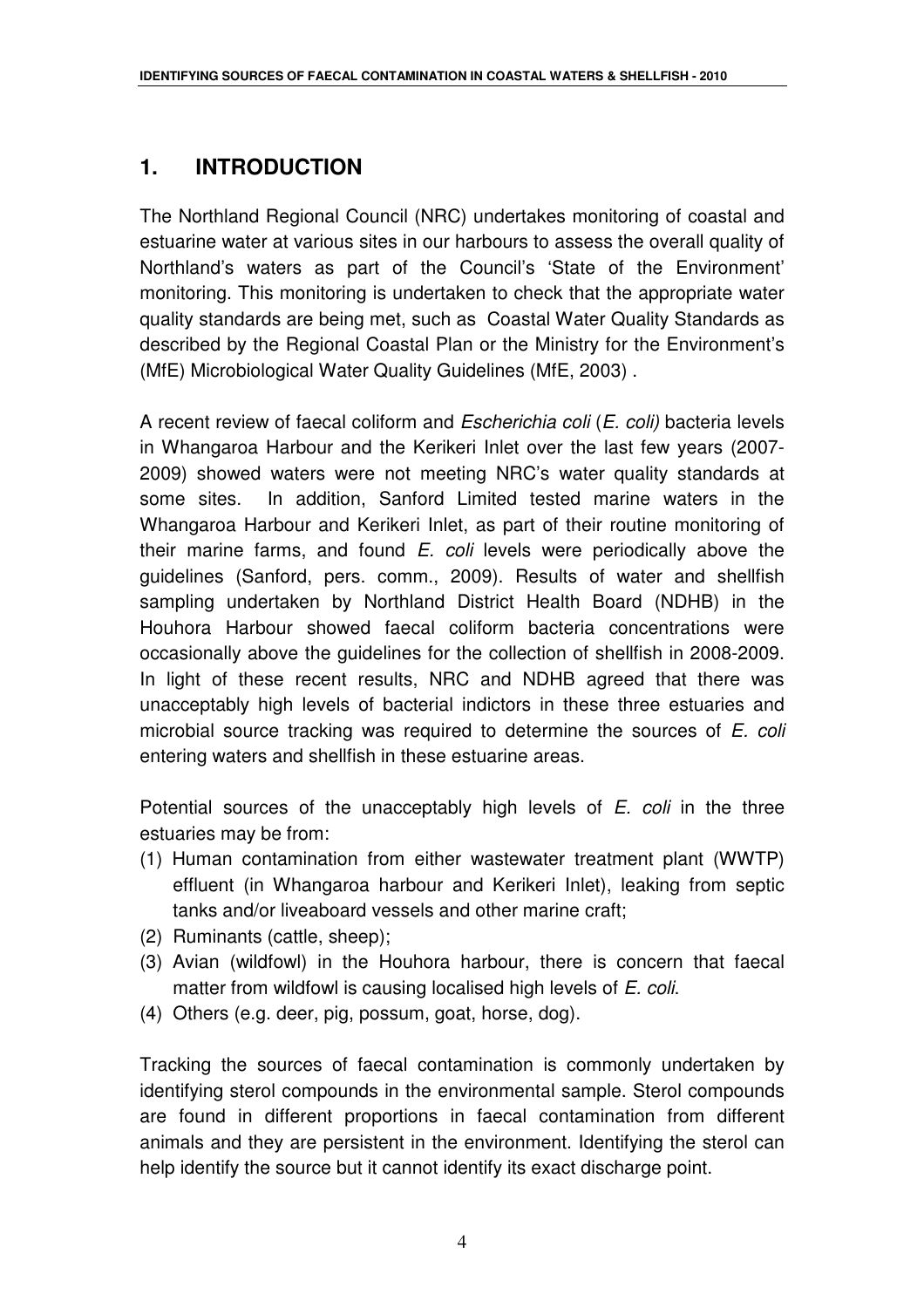Genetic fingerprinting, which is the matching of DNA profiles from a sample measured in the environment with known animal sources, is also commonly used (this is called Rep-PCR analysis). Rep-PCR analysis is undertaken on E. coli bacteria which are found in human and animal faeces This was not undertaken in this study but could be used in future investigations as a weight of evidence approach to help identify sources of faecal contamination entering these estuaries.

### **1.1. Aim and Objectives**

The overall aim is to identify the source or sources of faecal contamination in water and sediment from three estuaries in Northland.

The objectives are to:

- Collect water and sediment samples at sites in each of the following areas; Kerikeri Inlet, Whangaroa Harbour and Houhora Harbour.
- Undertake *E. coli* testing and faecal sterol analysis of selected water samples.
- Undertake *E. coli* testing and faecal sterol analysis of sediments sampled near the oyster farms in the selected estuaries.
- Undertake *E. coli* testing of shellfish to determine the level of bacteria in the oyster meat.

## **2. METHODOLOGY**

## **2.1. Sampling Sites**

Figures 1-3 show the sampling sites at Whangaroa Harbour, Kerikeri Inlet and Houhora Harbour, respectively. Water sampling sites were located to provide representation of the longitudinal movement of water through the estuary, and sediment samples were located in areas where oyster harvesting occurs. There were no replicate samples at these sites due to budget constraints.

Sampling was conducted after rain when faecal contaminants such as E. coli can run-off from land adjacent to the harbours. Whangaroa Harbour and Kerikeri Inlet sampling was undertaken on 27-28 August 2009 (after rain and before the beginning of the drought) and then again (sampling water and shellfish only) on 28 April 2010, after the first storm after the drought. In the Houhora Harbour, sampling was undertaken on 11 March 2010 (after the drought).

Note that during and after rain events oyster farms are normally closed for harvesting under strict guidelines from Northland District Health Board (NDHB).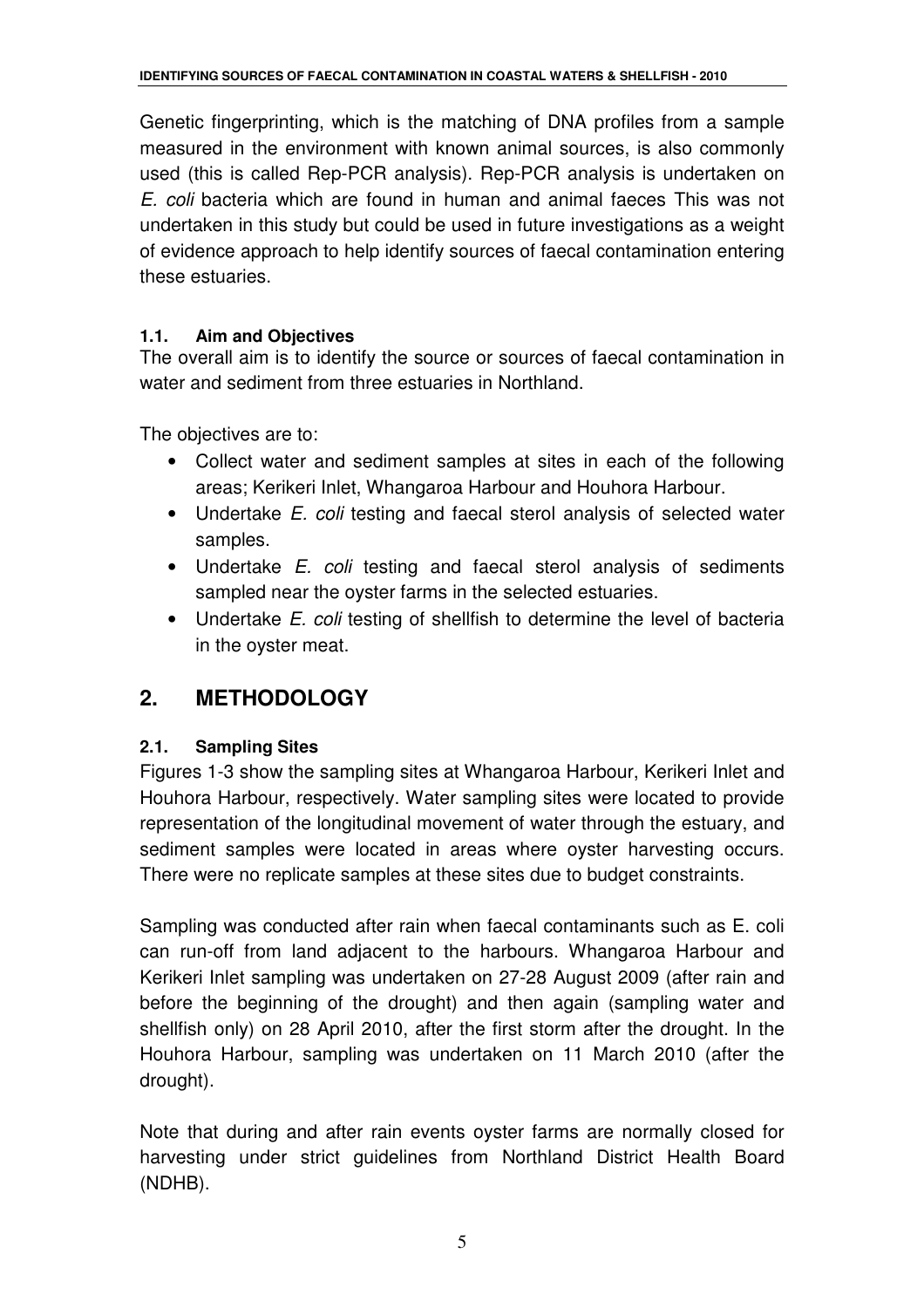

**Figure 1: Water, sediment and shellfish sampling sites in Whangaroa Harbour. (Red dots are water samples, green dots are sediment samples and blue dots are shellfish samples). Hatched area is the marine farm.**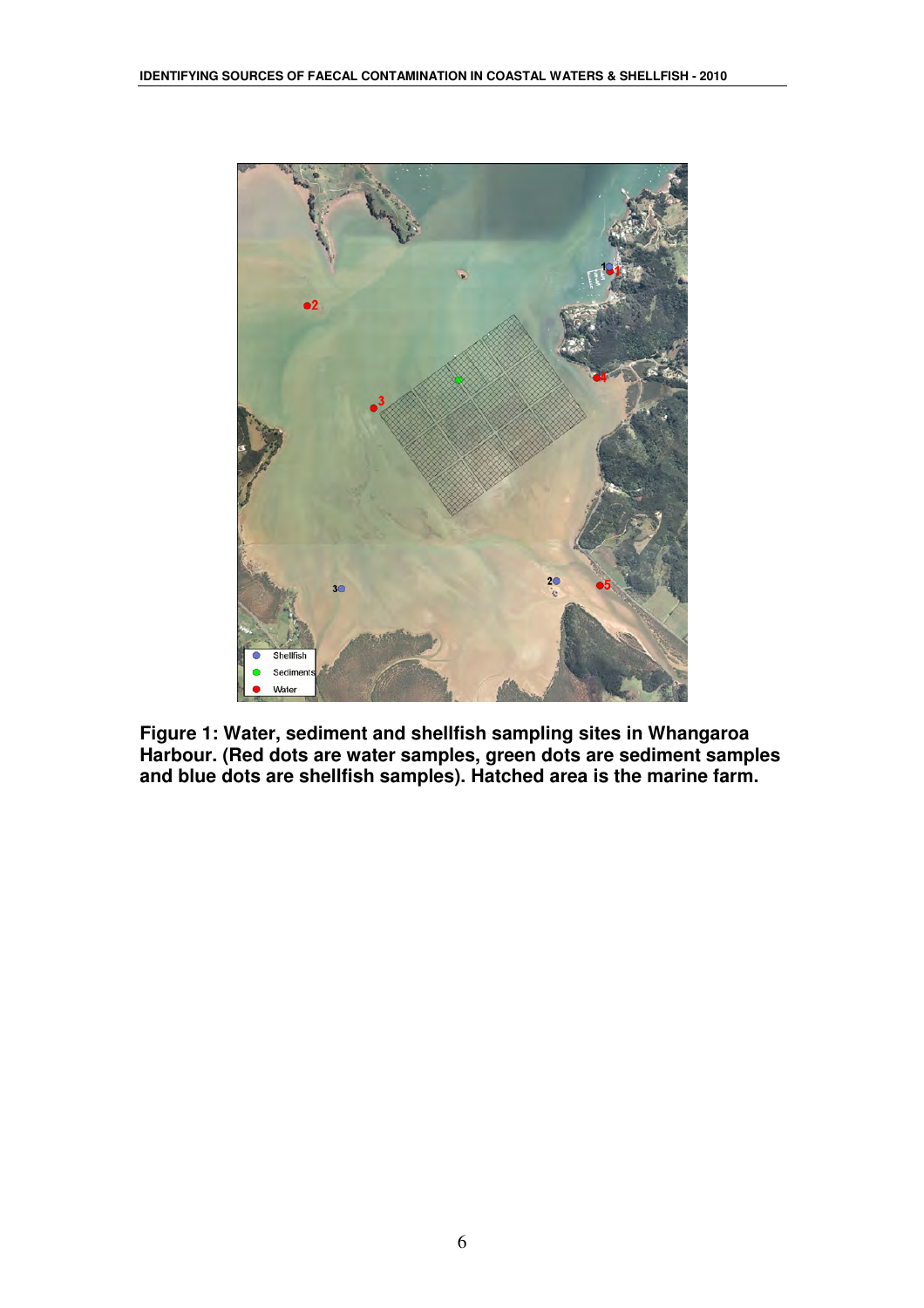

**Figure 2: Water, sediment and shellfish sampling sites in Kerikeri Inlet. (Red dots are water samples, green dots are sediment samples and blue dots are shellfish samples). Hatched area is the marine farm.**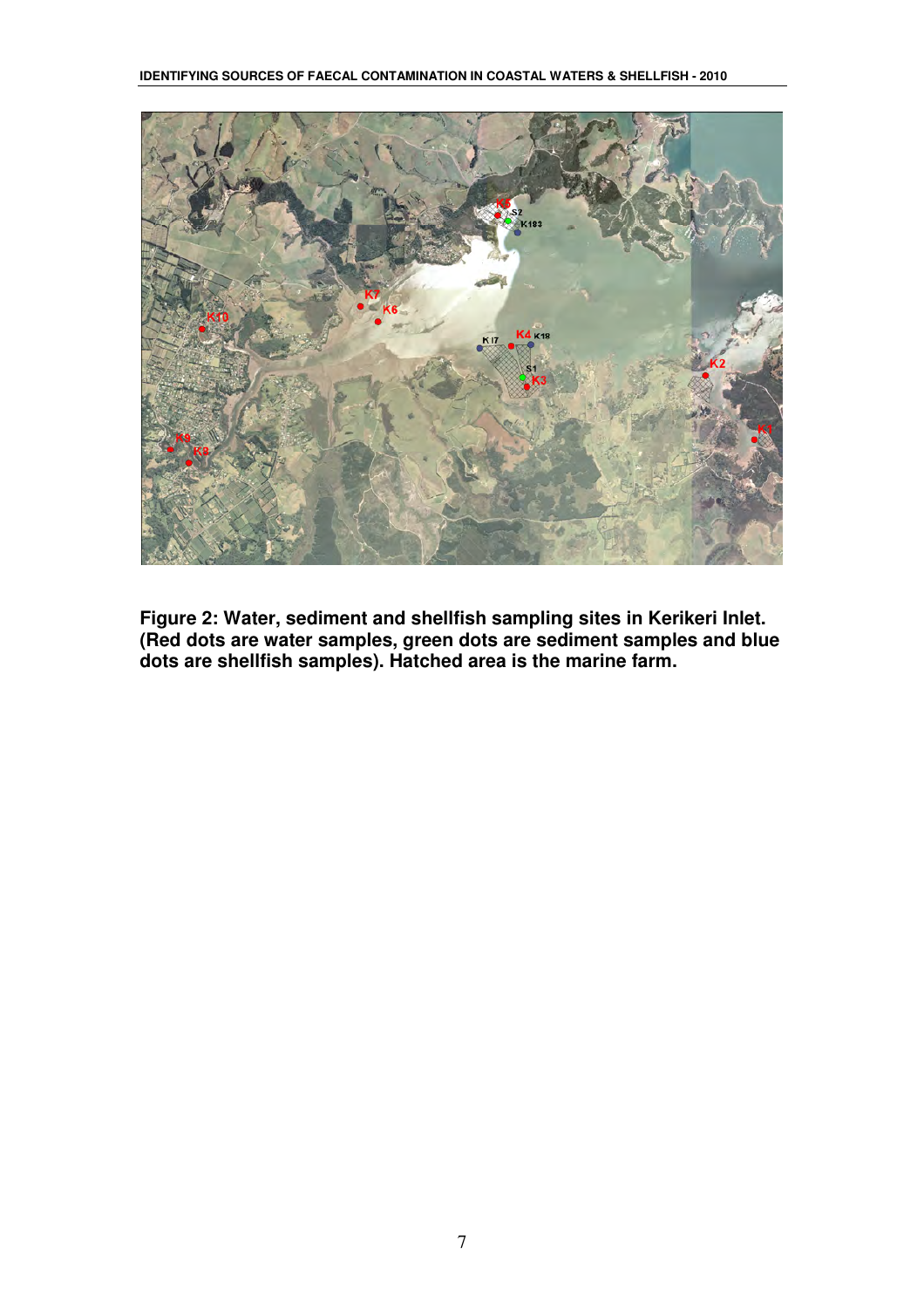

**Figure 3: Water, sediment and shellfish sampling sites in Houhora Harbour. (Red dots are water samples, green dots are sediment samples and blue dots are shellfish samples). Hatched area is the marine farm.**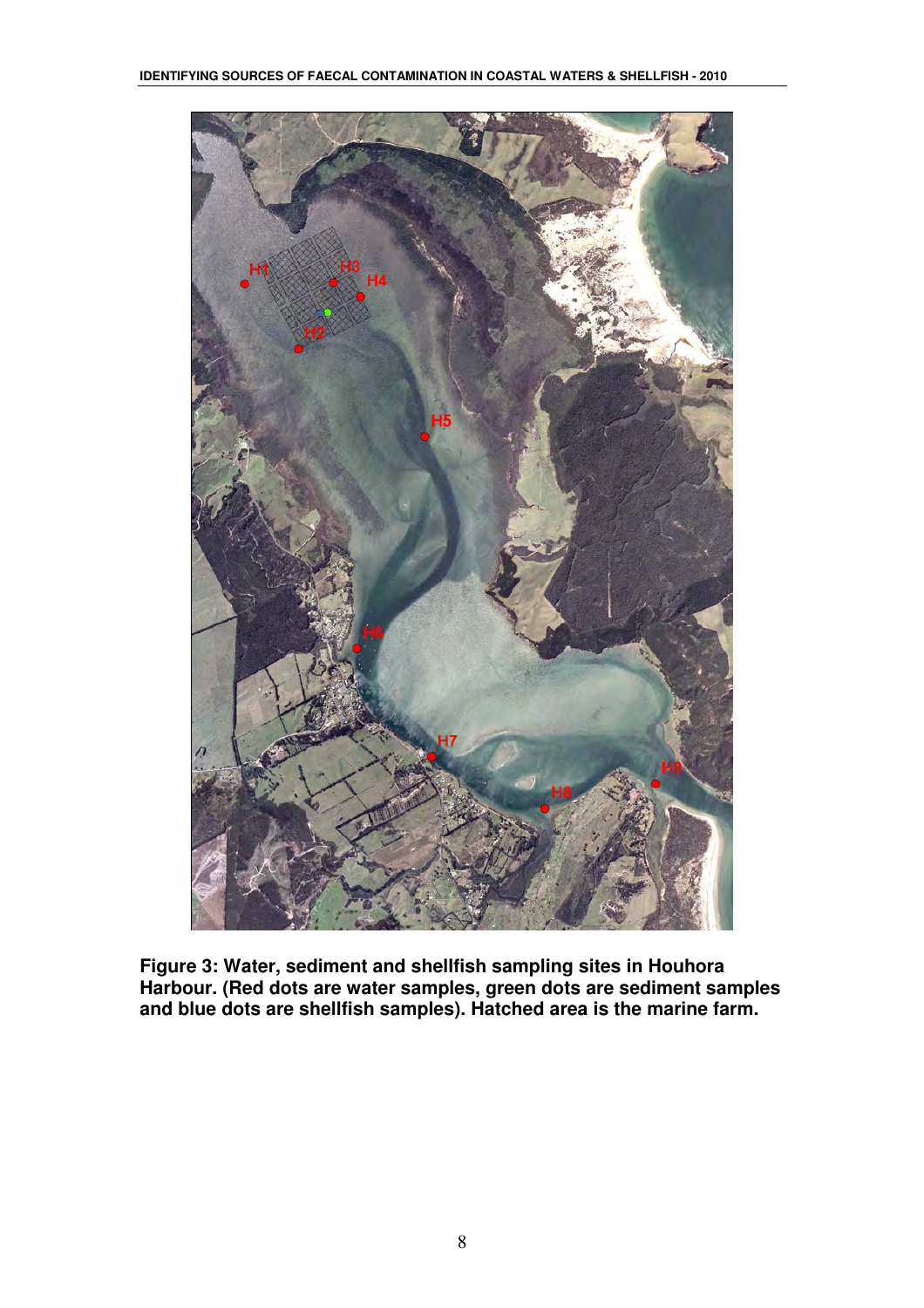#### **2.2. Rainfall**

Rainfall was measured at NRC's gauging stations in Kaeo and Touwai (Whangaroa Harbour), Maungaparerua (Kerikeri) and Kaitaia (nearest gauge to Houhora Harbour). Data were retrieved for the sampling period to assess the rain inputs (and therefore likely runoff sources) prior to sampling.

#### **2.3. Water, Sediment and Shellfish**

Surface water was sampled at a depth of 0.5m using a sampling pole. A 10L water sample was collected in a pre-cleaned plastic bottle for faecal sterol analysis. A 250mL water sample was collected in a sterile glass bottles for E. coli testing. Water samples were processed within 10 hours of sampling.

A 200g surface sediment sample (taken from the top 2cm surface) was collected using a hand-held van veen grab. Each sediment sample was stored in a plastic bag on ice and was sent overnight to Institute of Environmental Science & Research (ESR) for analysis.

Adult oysters  $(n=24)$  were collected from sites in each harbour. Each batch of oyster samples was stored in a plastic bag on ice and was sent overnight to ESR for analysis.

#### **2.4. Analytical Methods**

All samples were initially analysed for levels of E. coli and if elevated results were recorded in water and sediment samples they were analysed for faecal sterols.

Faecal sterols were not able to be analysed in shellfish flesh due to problems with the analytical methodology at ESR.

The faecal sterol results were classified against a known library of human, ruminant and wildfowl types to determine the local source of E. coli at the time of sampling.

### **2.4.1. E. coli Analysis of Water, Sediment and Oyster Samples**

E. coli levels in water were determined using the Standard Methods for the Examination of Water and Wastewater 21<sup>st</sup> Ed APHA AWWA WEF Method No 9.223B. Colilert®-18 determines the presence of total coliforms and E. coli using Defined Substrate Technology®.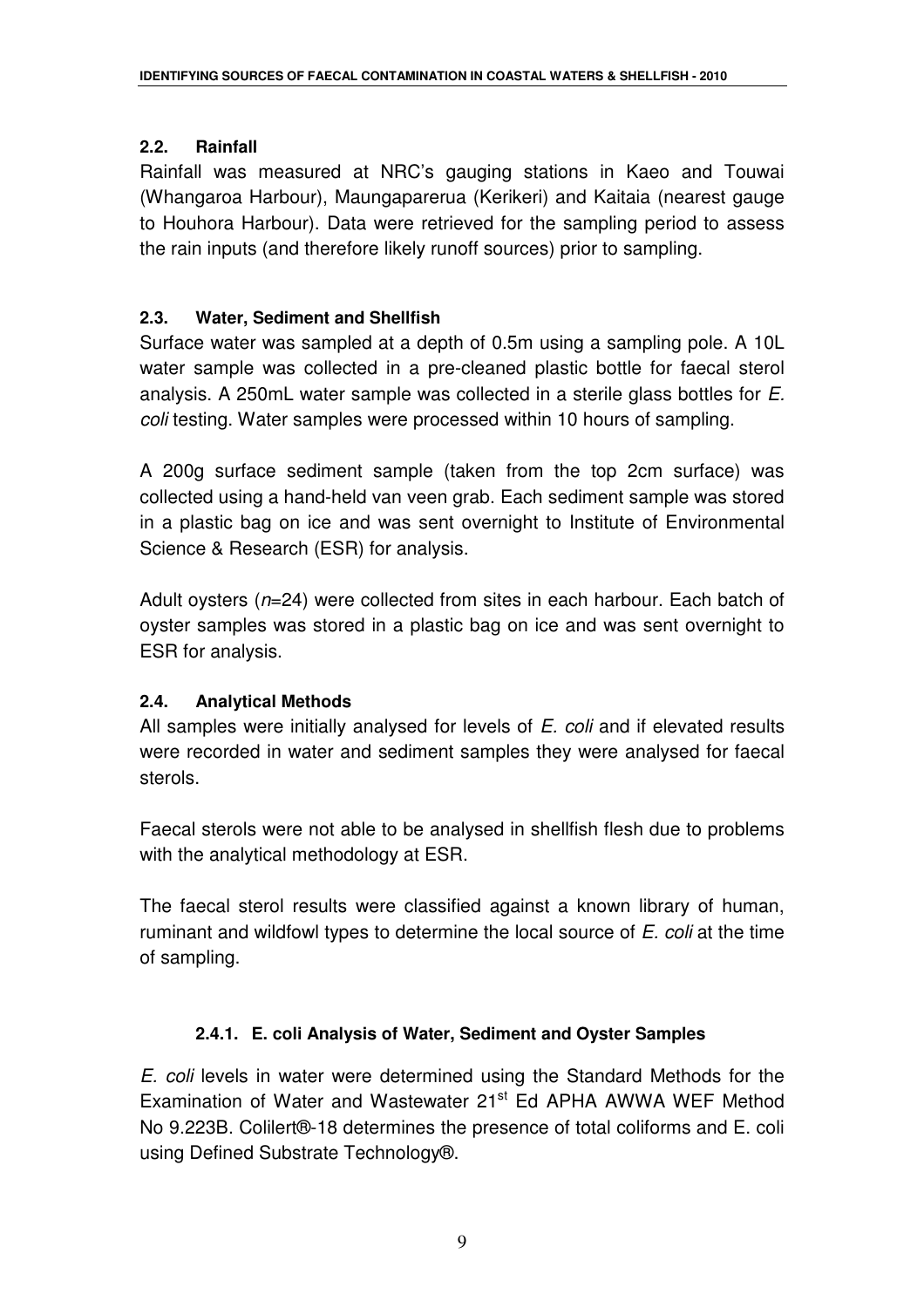E. coli levels in shellfish were determined by taking 100 grams of shellfish that was homogenised in an equal weight/volume of buffered peptone water in whirlpak bags in a stomacher. The supernatant was diluted down to 10-5 in peptone water. A 1ml of each dilution was plated onto chromocult agar and incubated overnight at 35°C.

E. coli levels in Sediments were determined by analysing 1 gram of sediment using Colilert® assays.

### **2.4.2. Faecal Sterol Analysis for Water and Sediment Samples**

Faecal sterols are a group of C27-, C28- and C29- cholestane-based sterols found mainly in animal faeces. The sterol profile of faeces depends on the interaction of three factors. Firstly, the animal's diet determines the relative quantities of sterol precursors (cholesterol, 24-ethylcholesterol, 24 methylcholesterol, and/or stigmasterol) entering the digestive system. Secondly, animals differ in their endogenous biosynthesis of sterols (for example, human beings on a low cholesterol diet synthesise cholesterol). Thirdly and perhaps most importantly, is that the anaerobic bacteria in the animal gut biohydrogenate sterols to stanols of various isomeric configurations.

The sterol, cholesterol, can be hydrogenated to one or more of four possible stanols. In human beings, cholesterol is preferentially reduced to coprostanol, whereas in the environment cholesterol is predominately reduced to cholestanol. Similarly, plant-derived 24-ethylcholesterol is reduced to 24 ethylcoprostanol and 24-ethylepicoprostanol in the gut of herbivores, whereas in the environment it is primarily reduced to 24-ethylcholestanol. As a consequence, analysis of the sterol composition of animal faeces can generate a sterol fingerprint, which can be quite distinctive from one species to another. Coprostanol is the principal human biomarker. High relative amounts indicate fresh human faecal material. Coprostanol constitutes 60% of the total sterols found in human faeces, while dogs and birds have either no coprostanol or only trace amounts, present in their faeces.

Faecal sterols analysis was performed, by filtering up to 4 litres of estuary water onto glass fibre filters. The quantity of water filtered was recorded. Filters were stored frozen (-20°C) until they were analysed at ESR using the extraction procedure described by Devane et al. (2006). Each sterol and stanol detected is expressed as parts per trillion (ppt).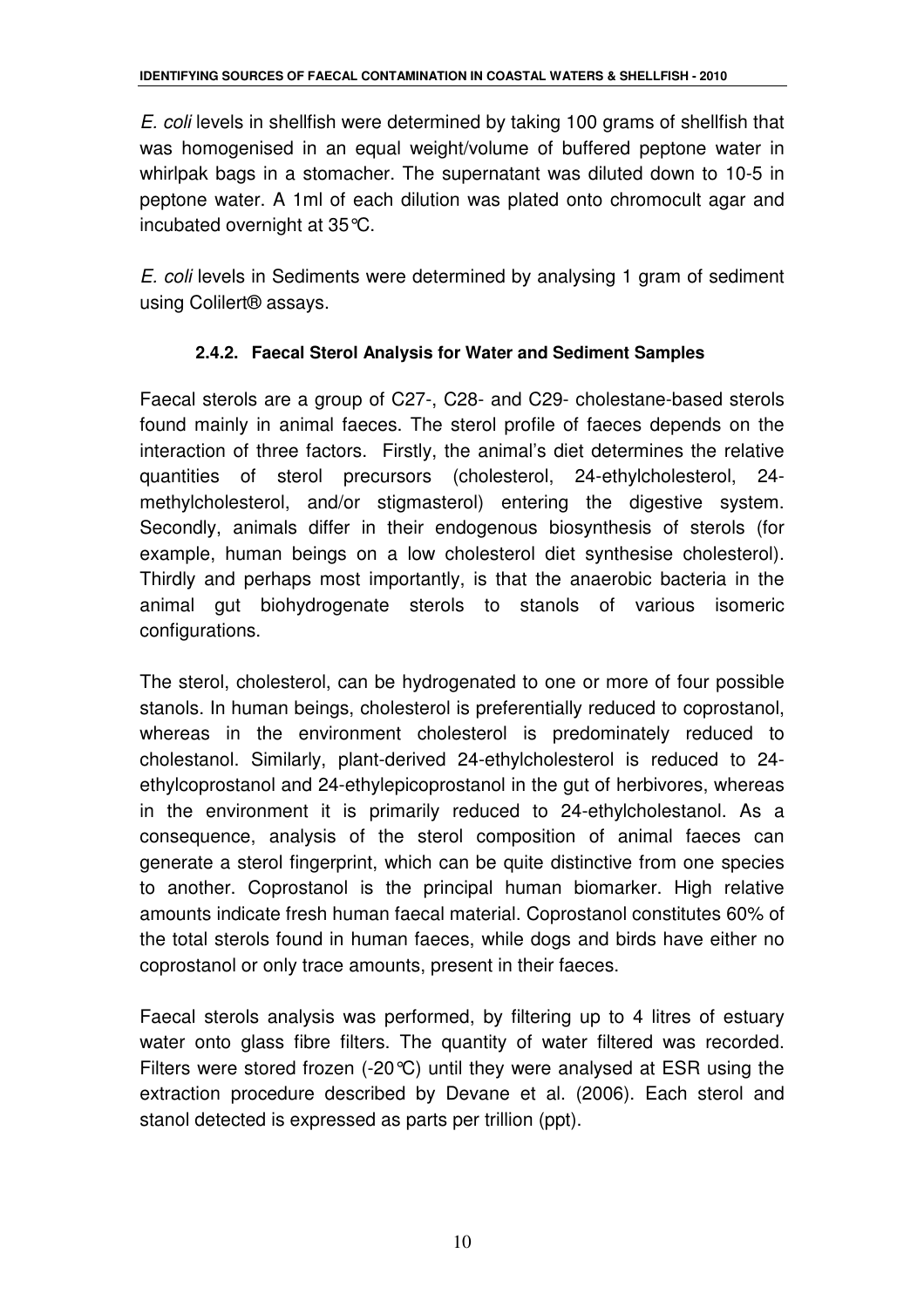Interpretation of the sterol is based on comparisons of ratios of key sterols. The ratios used in this study include two indicators of faecal pollution, three indicators of human faecal source, two of herbivore source, and one suggesting plant decay.

| Ratio     | Stanols/Sterols             | Interpretation                    |
|-----------|-----------------------------|-----------------------------------|
| Faecal 1  | Coprostanol:cholestanol     | >0.5 suggests faecal              |
|           |                             | contamination, <0.3 in situ       |
|           |                             | bacteria (sediments)              |
| Faecal 2  | 24-ethylcoprostanol/24-     | >0.5 suggests faecal              |
|           | ethylcholestanol            | contamination, <0.3 in situ       |
|           |                             | bacteria (sediments)              |
| Human 1   | coprostanol/(coprostanol+ch | $>0.7$ suggests human, $< 0.7$    |
|           | olestanol)                  | herbivore                         |
| Human 2   | %coprostanol/total sterols  | >5-6% human, <5-6% herbivore      |
| Human 3   | Coprostanol:24-             | Human faecal pollution typically  |
|           | ethylcoprostanol            | has a ratio greater than one      |
| Herbivore | 24-ethylcoprostanol/total   | >5-6% herbivore                   |
|           | sterols                     |                                   |
| Herbivore | Coprostanol:24-             | Animal faecal pollution typically |
| 2         | ethylcoprostanol            | has a ratio less than one         |
| Herbivore | 24-ethylcholesterol/24-     | <1.0 suggests herbivore           |
| 3         | ethylcoprostanol            | >4.0 -12 suggests plant decay     |

| Table 1. Sterols used in the identification of sources of faecal    |  |
|---------------------------------------------------------------------|--|
| contamination in environmental samples (Gilpin, pers. comm., 2010). |  |

Sediment samples were kept at 4°C and sent overnight to ESR for faecal sterol analysis.

# **3. RESULTS**

#### **3.1. Rainfall**

Results of rainfall measurements prior to sampling are shown in Figures 4-6. There were two rainfall events in the Whangaroa Harbour (46mm and 22.5mm), two events in Kerikeri Inlet (37mm and 26mm) and one rainfall event on 28 April 2010 (40mm in Kerikeri Inlet and Whangaroa Harbour on the 27 April). In Houhora Harbour, 34 mm of rain was measured prior to sampling. Note that the sampling in the Whangaroa Harbour and Kerikeri Inlet was 24-48 hours after rain. Unfortunately, in the Houhora Harbour there was approximately a week between the large event on the 3 March and another small event on 6-7 March and sampling which was eventually undertaken on 11 March 2010. This was due to a lack of resources during the summer period.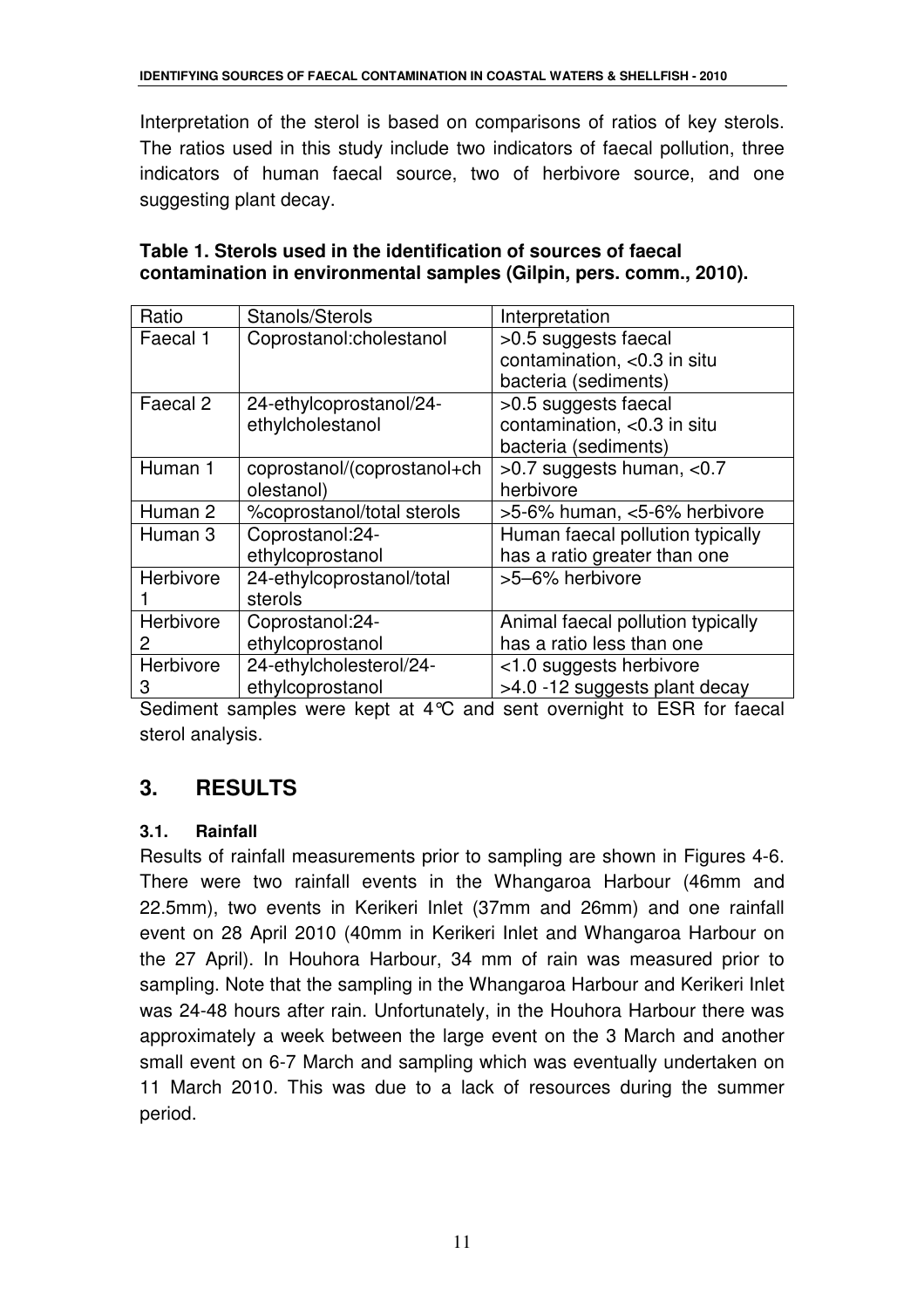

**Figure 4. Rainfall (mm) during July-August 2009 in Whangaroa Harbour, at Bramleys monitoring site (south west headwaters of Kaeo River).** 



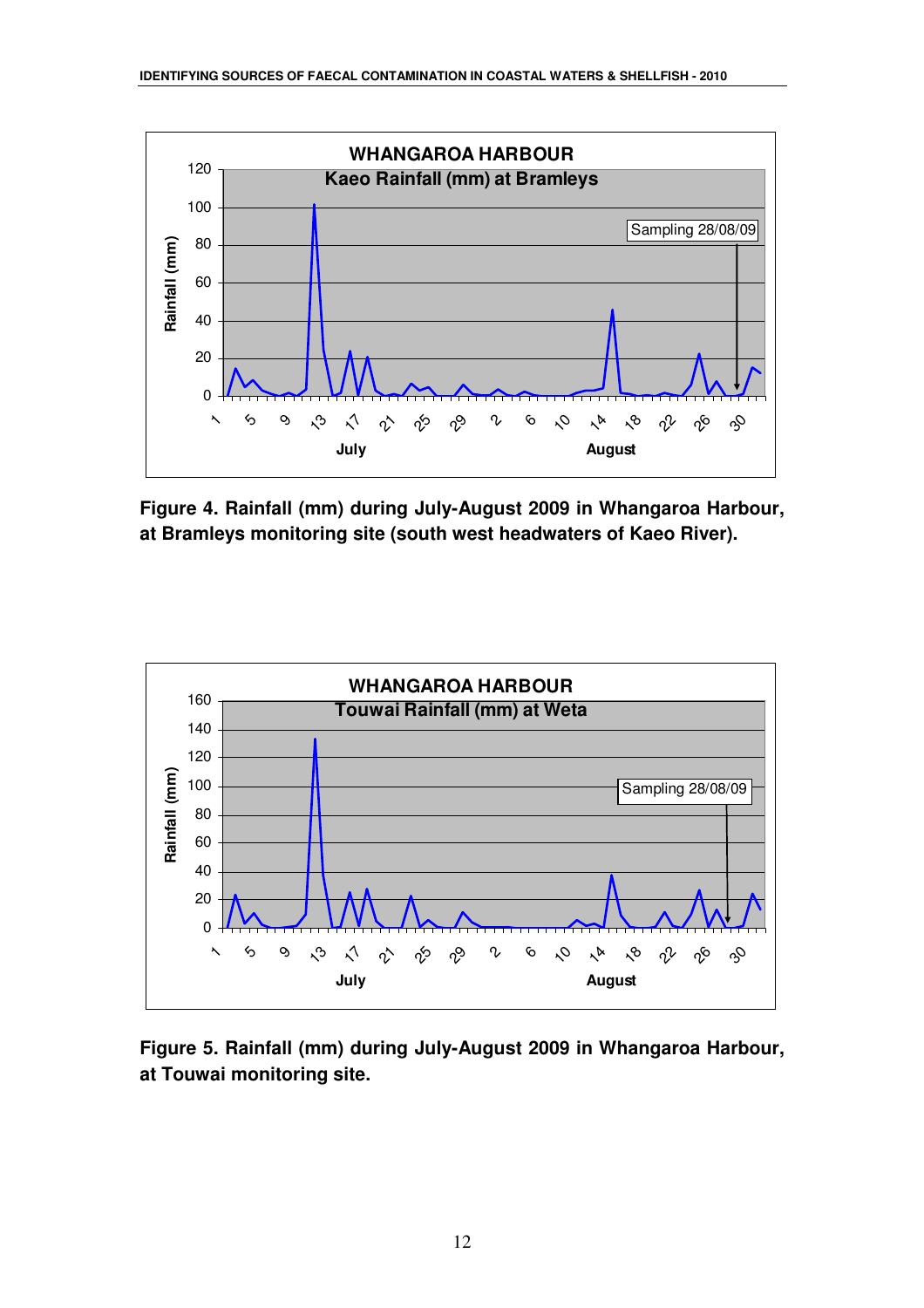

**Figure 6. Rainfall (mm) during July-August 2009 in Kerikeri Inlet, at Maungaparerua monitoring site (in the upper catchment of Kerikeri).** 



**Figure 7. Rainfall (mm) during February-March 2010 in Awanui (this is the most reliable and nearest rain gauge to Houhora).**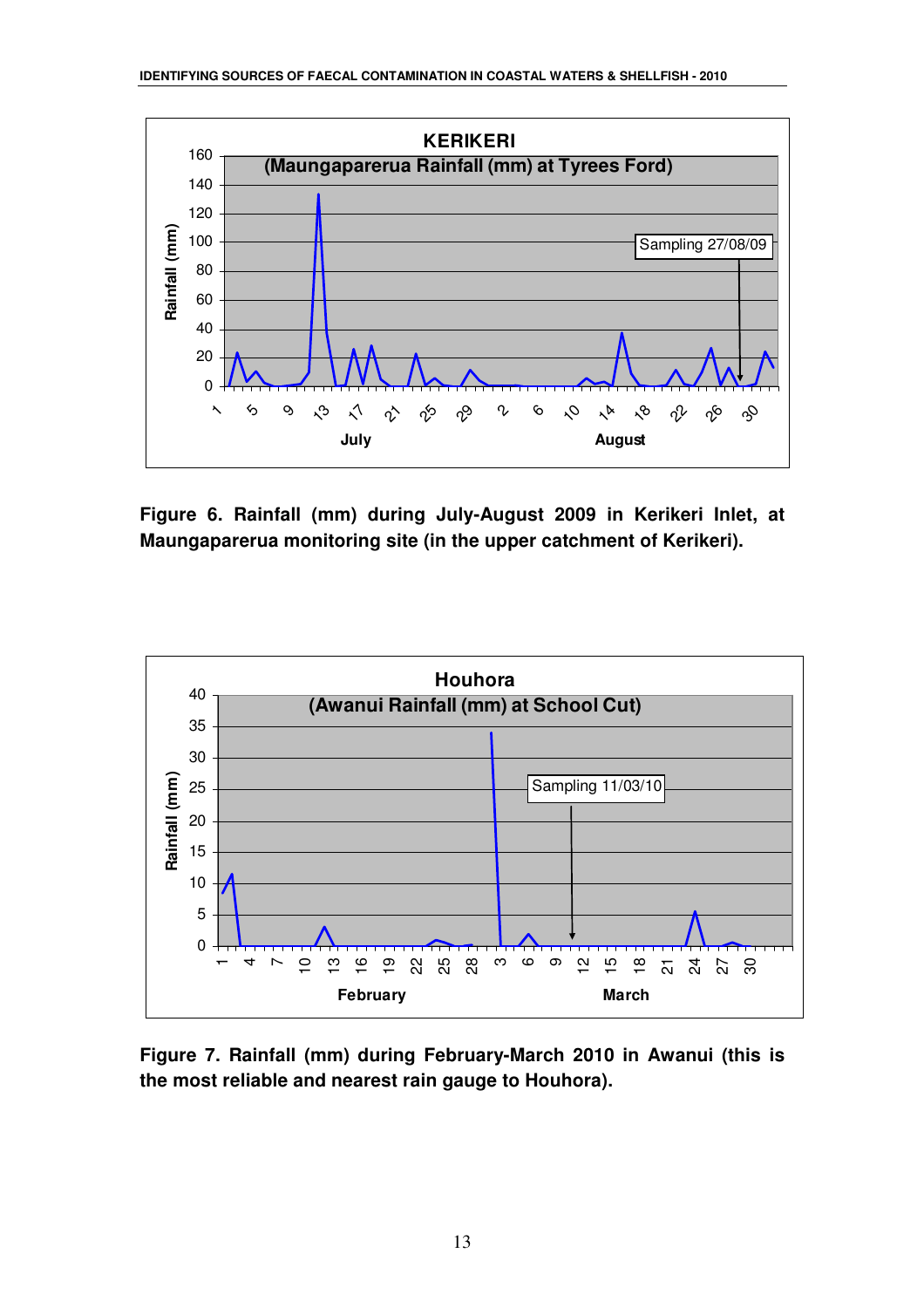#### **3.2. Water, Sediment and Shellfish**

Results of the faecal sterol analysis of selected water samples are shown in Tables 2 and 3 and sediment samples in Table 4. Levels of E. Coli from oyster samples are shown in Tables 5 and 6.

Water samples with E. coli concentrations >100 CFU/100mL were selected for further testing of E. coli sources. All the water samples taken in Houhora Harbour were low or not detected for E. coli and so no analysis of sterols was undertaken.

| Site ID        | Location                               | E. coli(CFU/<br>100mL) | Source of E. coli |
|----------------|----------------------------------------|------------------------|-------------------|
| $\mathbf{1}$   | Whangaroa<br>Harbour, marina*          | 41                     | N/A (too low)     |
| $\overline{c}$ | Whangaroa<br>Harbour, Totara<br>North. | 132                    | Ruminant.         |
| 3              | Whangaroa<br>Harbour, oyster<br>farm.  | 146                    | Ruminant.         |
| 4              | Whangaroa<br>Harbour, culvert*         | 20                     | $N/A$ (too low)   |
| 5              | Whangaroa<br>Harbour, Kaeo<br>River.   | 520                    | Ruminant.         |
| K1             | Kerikeri, Upper<br>Hauparua Inlet*     | 10                     | N/A (too low)     |
| K <sub>2</sub> | Kerikeri, Lower<br>Hauparua Inlet*     | <10                    | N/A (too low)     |
| K <sub>3</sub> | Kerikeri, behind<br>lease 17818*       | 52                     | $N/A$ (too low)   |
| K4             | Kerikeri, in front<br>lease 17818*     | $<$ 10                 | N/A (too low)     |
| K <sub>5</sub> | Kerikeri, behind<br>lease 131*         | 31                     | N/A (too low)     |
| K <sub>6</sub> | Kerikeri, No. 9                        |                        |                   |
|                | Buoy.                                  | 185                    | Ruminant.         |
| K7             | Kerikeri, Rangitane<br>River           | 148                    | Ruminant.         |

### **Table 2. Faecal Sterol Analysis of Water Samples in August 2009.**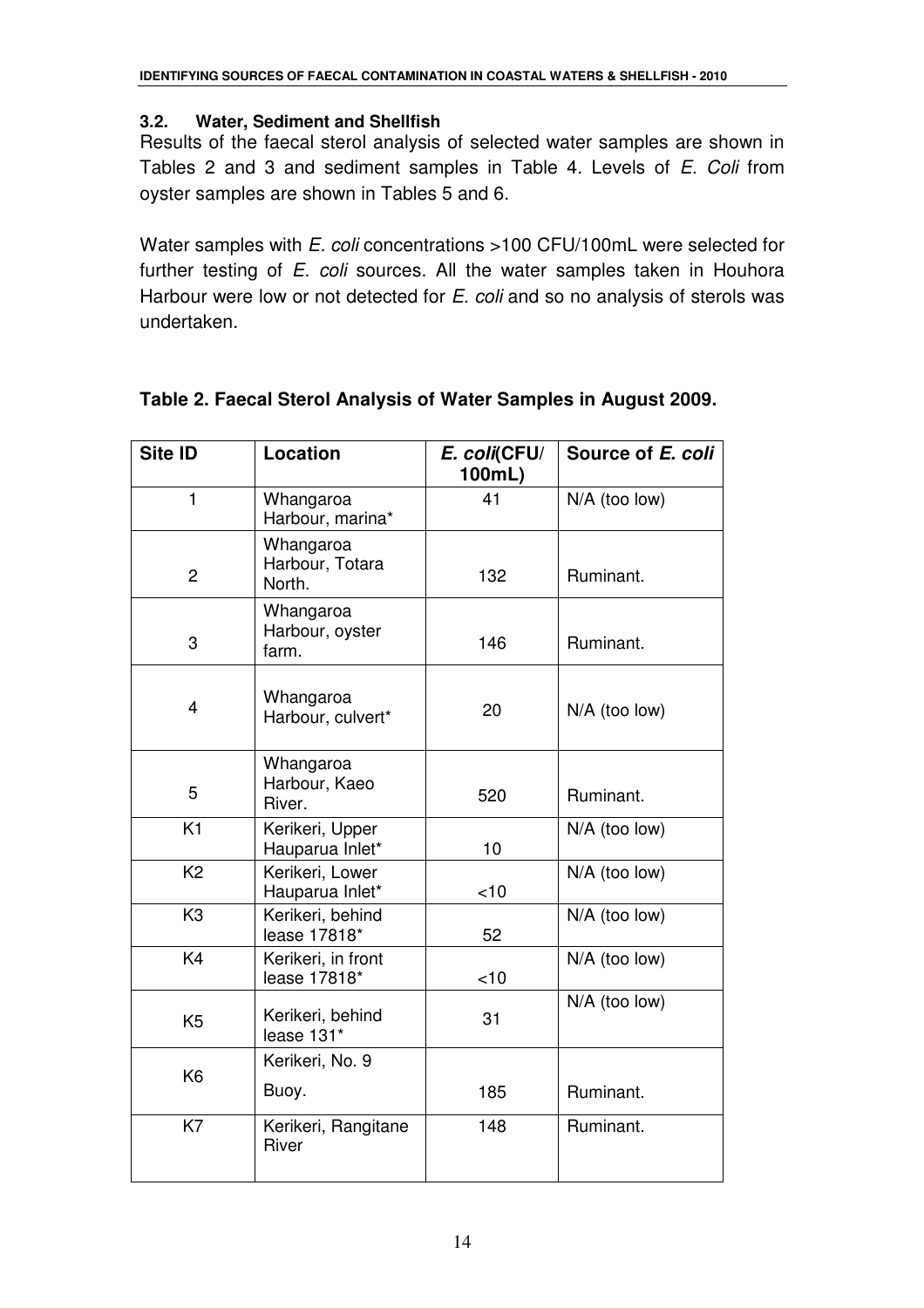| Table 2<br>(Contin.)<br>Site ID | Location                                               | E. coli(CFU/<br>100mL) | Source of E. coli |
|---------------------------------|--------------------------------------------------------|------------------------|-------------------|
| K <sub>8</sub>                  | Kerikeri, Pagoda<br>Lodge.                             | 419                    | Ruminant.         |
| K <sub>9</sub>                  | Kerikeri, Stone<br>Store.                              | 410                    | Ruminant.         |
| K <sub>10</sub>                 | Kerikeri, Waipapa<br>Landing.                          | 243                    | Ruminant.         |
| H1                              | Houhora Harbour,<br>NW of oyster lease*                | <10                    | $N/A$ (too low)   |
| H <sub>2</sub>                  | Houhora Harbour,<br>SW of oyster lease*                | <10                    | N/A (too low)     |
| H <sub>3</sub>                  | Houhora Harbour,<br>East of centre<br>oyster lease*    | 10                     | N/A (too low)     |
| H4                              | Houhora Harbour,<br>SE corner of oyster<br>lease*      | 10                     | $N/A$ (too low)   |
| H <sub>5</sub>                  | Houhora Harbour,<br>mid-channel to<br>oyster farm*     | <10                    | N/A (too low)     |
| H <sub>6</sub>                  | Houhora Harbour,<br>channel of<br>Waimamaku<br>Stream* | 10                     | $N/A$ (too low)   |
| H7                              | Houhora Harbour,<br>Point south of<br>ramp*            | <10                    | $N/A$ (too low)   |
| H8                              | Houhora Harbour,<br>channel off Ariawa<br>Stream*      | 41                     | $N/A$ (too low)   |
| H <sub>9</sub>                  | Houhora Harbour,<br>channel off<br>Motutangi Stream*   | 52                     | N/A (too low)     |

**\* Water samples were less than the minimum detection limit (>100 CFU/100mL E. coli) for faecal sterol analysis.**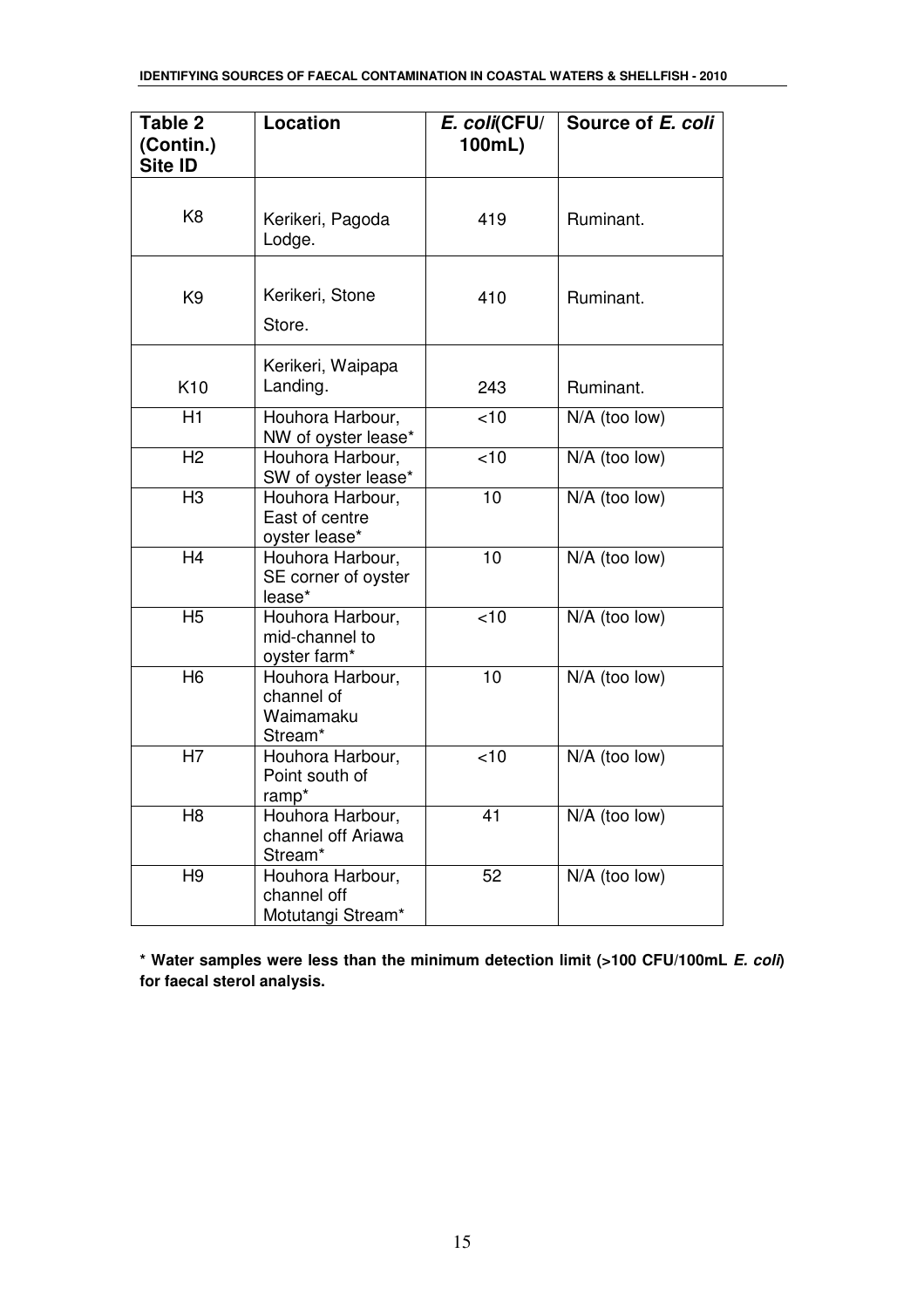#### **Table 3. Faecal sterol analysis of water samples taken on 28 April 2010 (first storm after drought). Sampling was only undertaken at these sites.**

| Site ID        | Location                                                 | E. coli(CFU/<br>100mL) | Source of E. coli                                              |
|----------------|----------------------------------------------------------|------------------------|----------------------------------------------------------------|
| $\overline{c}$ | Whangaroa (Kaeo<br>River at the shellfish<br>site $# 2)$ | 2187                   | Ruminant.                                                      |
| 3              | Whangaroa (at the<br>shellfish site #3)                  | 1296                   | Ruminant.                                                      |
| K <sub>6</sub> | Kerikeri, No. 9<br>Buoy.                                 | 389                    | Wildfowl.                                                      |
| K7             | Kerikeri, Rangitane<br>River                             | 620                    | Wildfowl.                                                      |
| K <sub>8</sub> | Kerikeri, Pagoda<br>Lodge.                               | 6131                   | Wildfowl(dominant<br>result) and<br>ruminant (weak<br>result). |
| K <sub>9</sub> | Kerikeri, Stone<br>Store.                                | 2247                   | Wildfowl(dominant<br>result)*.                                 |
| K10            | Kerikeri, Waipapa<br>Landing.                            | 1872                   | Ruminantand<br>wildfowl.                                       |

\* Note: the wildfowl marker is detectable in 75% of duck faecal samples and 10% of Canada geese and swan faeces and not from seagull faeces.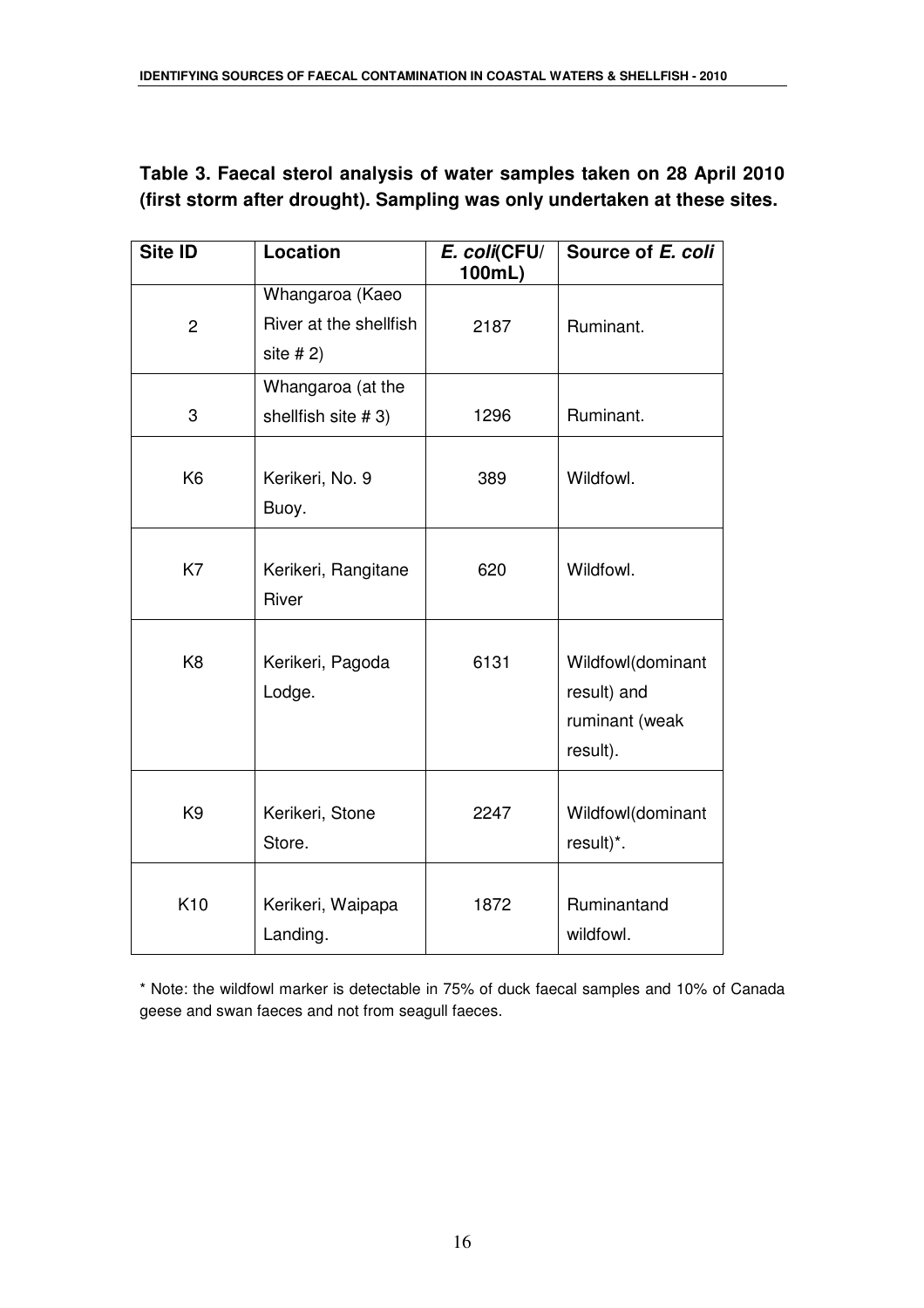| <b>Sample</b>      | Location           | Date     | Source of E. coli          |
|--------------------|--------------------|----------|----------------------------|
| ID                 |                    | sampled  |                            |
|                    |                    |          | No indication human        |
| 1                  | Whangaroa Harbour. | 28/8/09  | sterols.                   |
|                    |                    |          | Suggestive of              |
|                    |                    |          | herbivore/wildfowl sterols |
|                    |                    |          | No indication human        |
| S <sub>1</sub> and | Kerikeri Inlet.    | 27/8/09  | sterols.                   |
| S2                 |                    |          | Suggestive of              |
|                    |                    |          | herbivore/wildfowl sterols |
|                    |                    |          | No indication human        |
|                    | Houhora Harbour.   | 11/03/10 | sterols.                   |
|                    |                    |          | Suggestive of wildfowl     |
|                    |                    |          | sterols                    |

**Table 4. Faecal sterol analysis of sediment samples in August 2009 and March 2010.** 

### **Table 5. E. coli results of shellfish sampled in August 2009 (in Whangaroa Harbour and Kerikeri Inlet) and in March 2010 (in Houhora Harbour).**

| Sample ID       | Location                          | E. coli (CFU/<br>100q |
|-----------------|-----------------------------------|-----------------------|
|                 |                                   |                       |
|                 | Whangaroa Harbour.                | 3,100                 |
| $\overline{2}$  | Whangaroa (Kaeo River).           | 200                   |
|                 | Whangaroa (near Pupuke River      | 2,100                 |
| 3               | and Totara North).                |                       |
| K183            | Kerikeri Inlet (farm lease #183). | 8,300                 |
| K <sub>17</sub> | Kerikeri Inlet (farm lease #17).  | 2,200                 |
| K <sub>18</sub> | Kerikeri Inlet (farm lease #18).  | 3,600                 |
|                 | Houhora Harbour.                  | 200                   |

## **Table 6. E. coli results of shellfish sampled on 28th April 2010.**

| <b>Sample</b><br>ID | Location                         | E. coli (CFU/<br>100g |
|---------------------|----------------------------------|-----------------------|
|                     | Whangaroa Harbour, gamefishing   | 212                   |
|                     | club.                            |                       |
| $\overline{2}$      | Whangaroa (Kaeo River mouth).    | 208                   |
| 3                   | Whangaroa (Pupuke River mouth).  | 1,099                 |
| K <sub>6</sub>      | Kerikeri Inlet, No. 9 Buoy.      | 4,453                 |
| K <sub>8</sub>      | Kerikeri Inlet, Pagoda Lodge.    | 21,463                |
| K <sub>10</sub>     | Kerikeri Inlet, Waipapa Landing. | 7,018                 |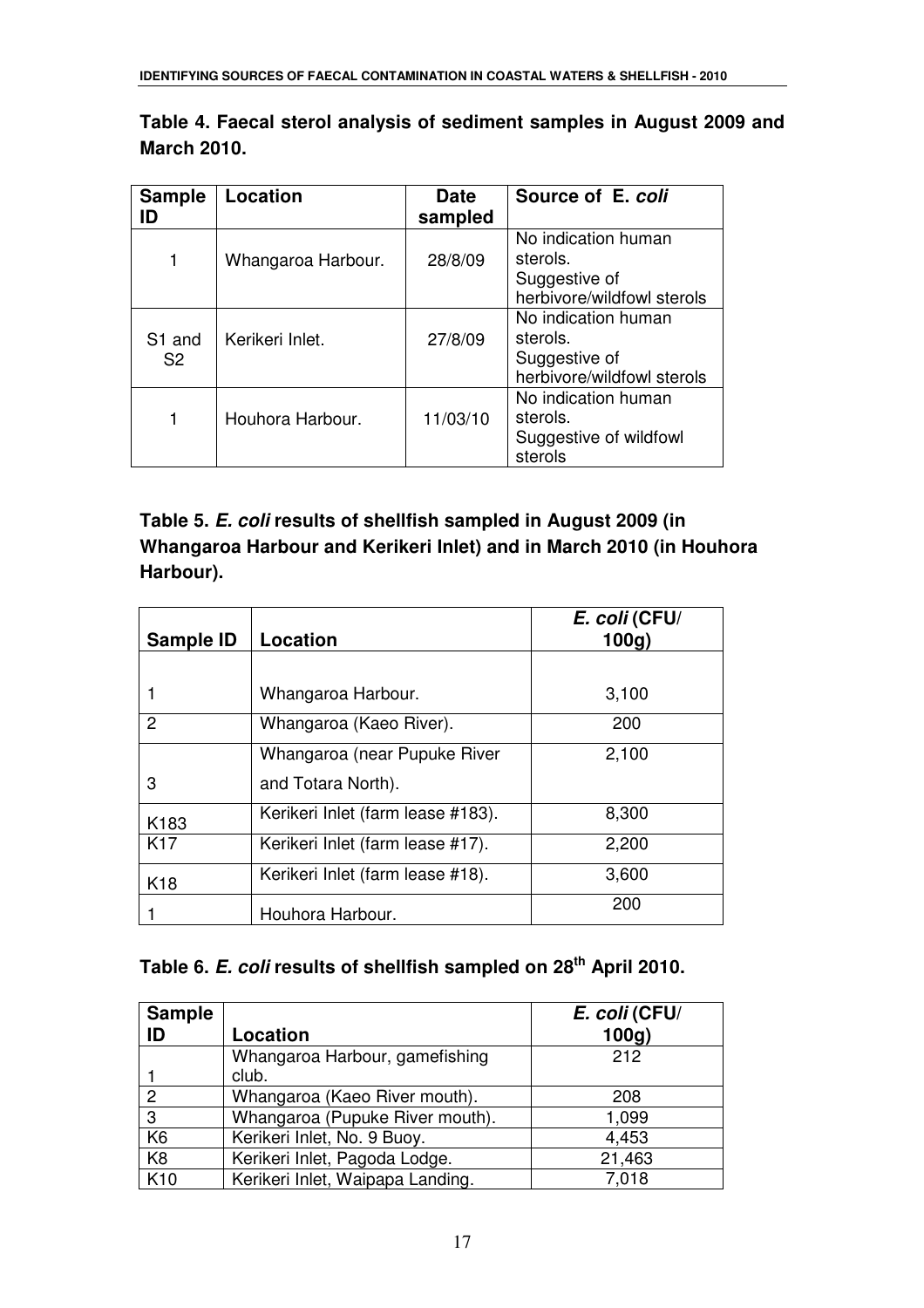## **4. DISCUSSION**

Results of this study suggest that, at the time of sampling, coastal waters in the Whangaroa harbour and Kerikeri Inlet have a common source of E. coli and that is from ruminant sources. Sediments also have a common source of E. coli and these were identified as being either wildfowl or a combination of bovine/wildfowl.

Many of the oysters sampled in Whangaroa and Kerikeri were highly contaminated with levels of E. coli which was not unexpected as they were sampled after rain. At these times, oyster farms are closed for harvest and do not re-open until NDHB strict criteria are followed.

Overall, results showed no clear source of human faecal contaminants (by using sterols analysis) at the time of sampling. An investigation into the operations of the waste water treatment plant (WWTP) around the time of sampling was undertaken and monitoring data showed the plants were operating within consent conditions. Both of these results suggest no human sources at the time of sampling. Faecal coliform levels were measured in waters at the discharge outlet of the WWTP and these levels were considered to be low (Orevich, C. pers. comm., 2010).

Further sampling of waters and oysters in Kerikeri Inlet and Whangaroa Harbour would further validate these results; this could show that the results so far are a one-off or there is a repeat of the already identified sources during other times. NRC currently monitors water quality at sites in Kerikeri Inlet on a bi-monthly basis.

## **5. CONCLUSION**

Shellfish were highly contaminated with E. coli after rain. At the time of sampling, results of the sterol analysis suggested sources of  $E$ . coli were more likely to be from ruminant and/or wildfowl sources than any other source. No human sources were identified at any of the sites sampled.

It would be of benefit to undertake further sampling to determine if the E. coli sources are wildfowl and/or ruminant at other sampling occasions. In particular, sampling when the WWTP is discharging would enable NRC to undertake a risk assessment of both diffuse (ruminant and wildfowl) and point sources (WWTP) in to the receiving waters and their potential impact on shellfish health.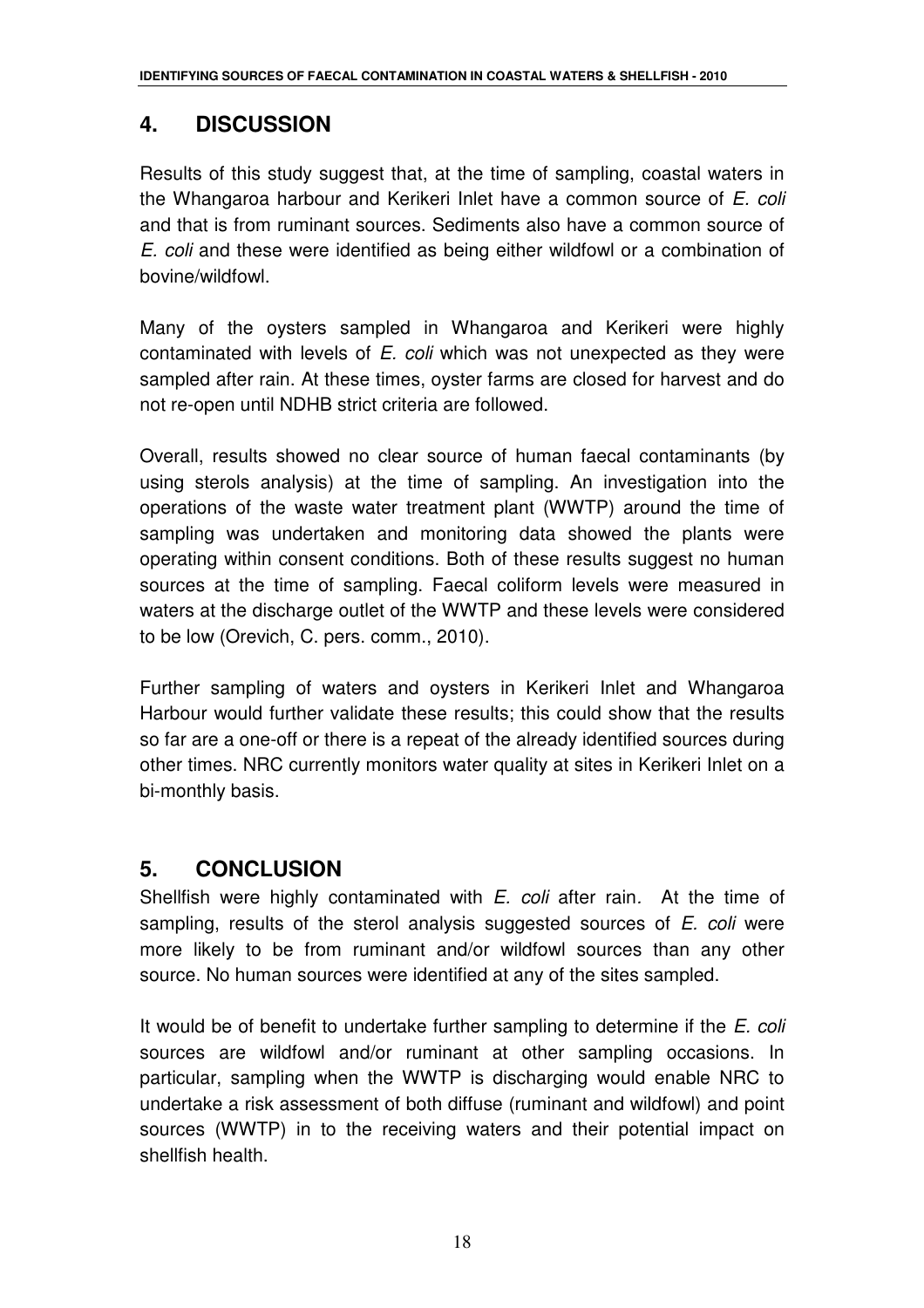## **6. AKNOWLEDGEMENTS**

The author would like to thank the Oyster Industry for their assistance with the sampling. This report was peer-reviewed by AquaBio Consultants and our thanks to Brenda Hay who made very valuable recommendations to the report.